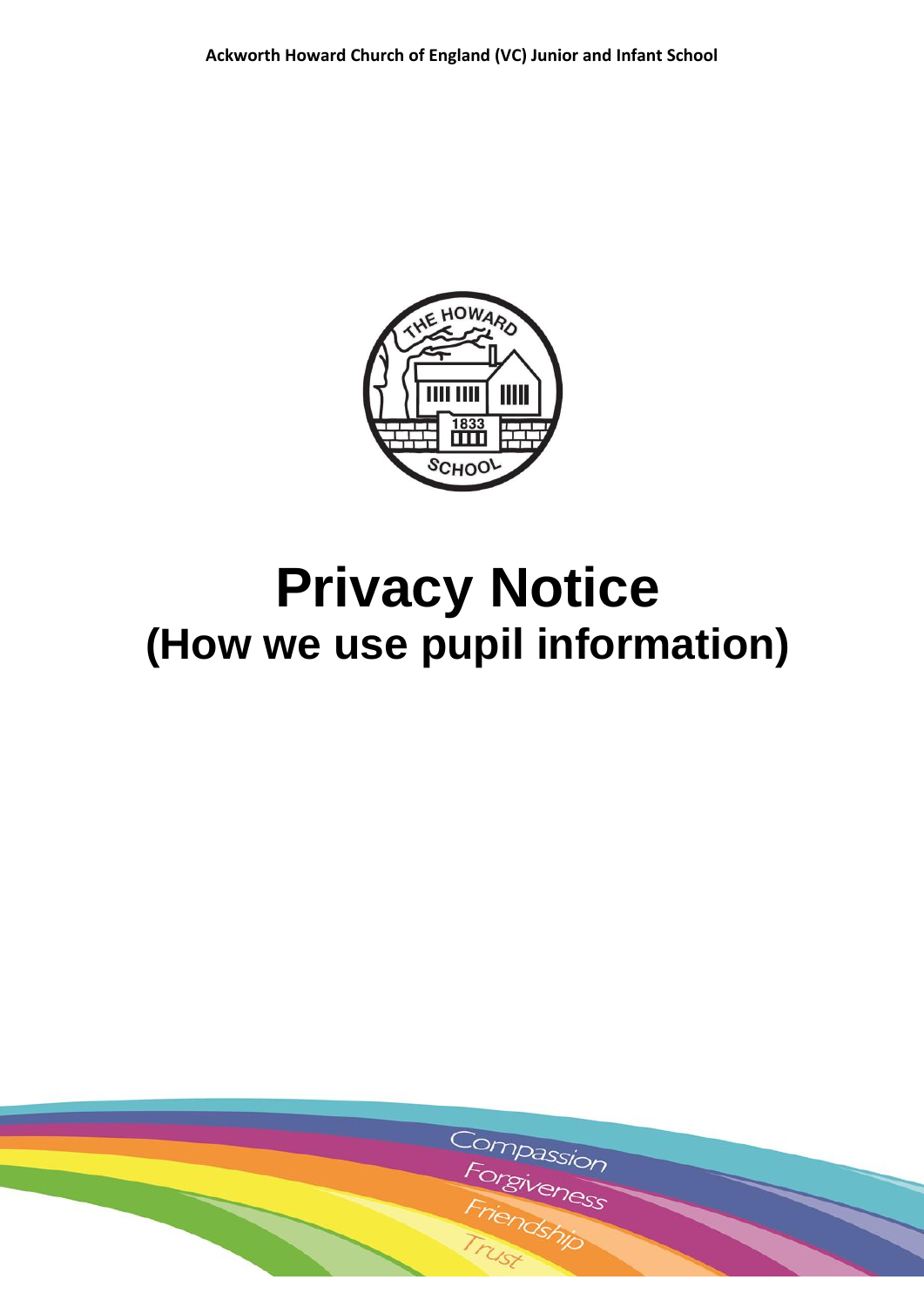# **Privacy Notice (How we use pupil information)**

# **The categories of pupil information that we process include:**

- personal information and contacts (such as name, unique pupil number, contact details and address)
- characteristics (such as ethnicity, language, and free school meal eligibility)
- safeguarding information (such as professional involvement)
- special educational needs and disabilities information
- medical and administration (such as accidents, doctors information, child health, allergies, medication and dietary requirements)
- attendance information (such as sessions attended, number of absences, absence reasons and any previous schools attended)
- assessment information relating to academic progress, pupil attainment and educational performance in general
- behavioural information (such as exclusions)
- Photos and videos, including CCTV images

We may also hold data about pupils that we have received from other organisations, including other schools, local authorities and the Department for Education.

# **Why we collect and use pupil information**

We collect and use pupil information, for the following purposes:

- a) to support pupil learning
- b) to monitor and report on pupil attainment progress
- c) to provide appropriate pastoral care
- d) to assess the quality of our services
- e) to keep children safe (food allergies, or emergency contact details)
- f) to provide data to the local authority as required statute or by current contracts, service level agreements or data sharing agreements with the local authority and other organisations.
- g) to meet the statutory duties placed upon us for DfE data collections
- h) to administer admissions waiting lists Nursery

We use information about children and young people to enable us to carry out specific functions for which we are responsible. We also use this personal data to derive statistics which inform decisions we make regarding the running of the school, the curriculum, safeguarding and to assess pupil outcomes.

Under the General Data Protection Regulation (GDPR), the lawful bases we rely on for processing pupil information are as follows:

Article 6:

 the data subject has given consent to the processing of his or her personal data for one or more specific purposes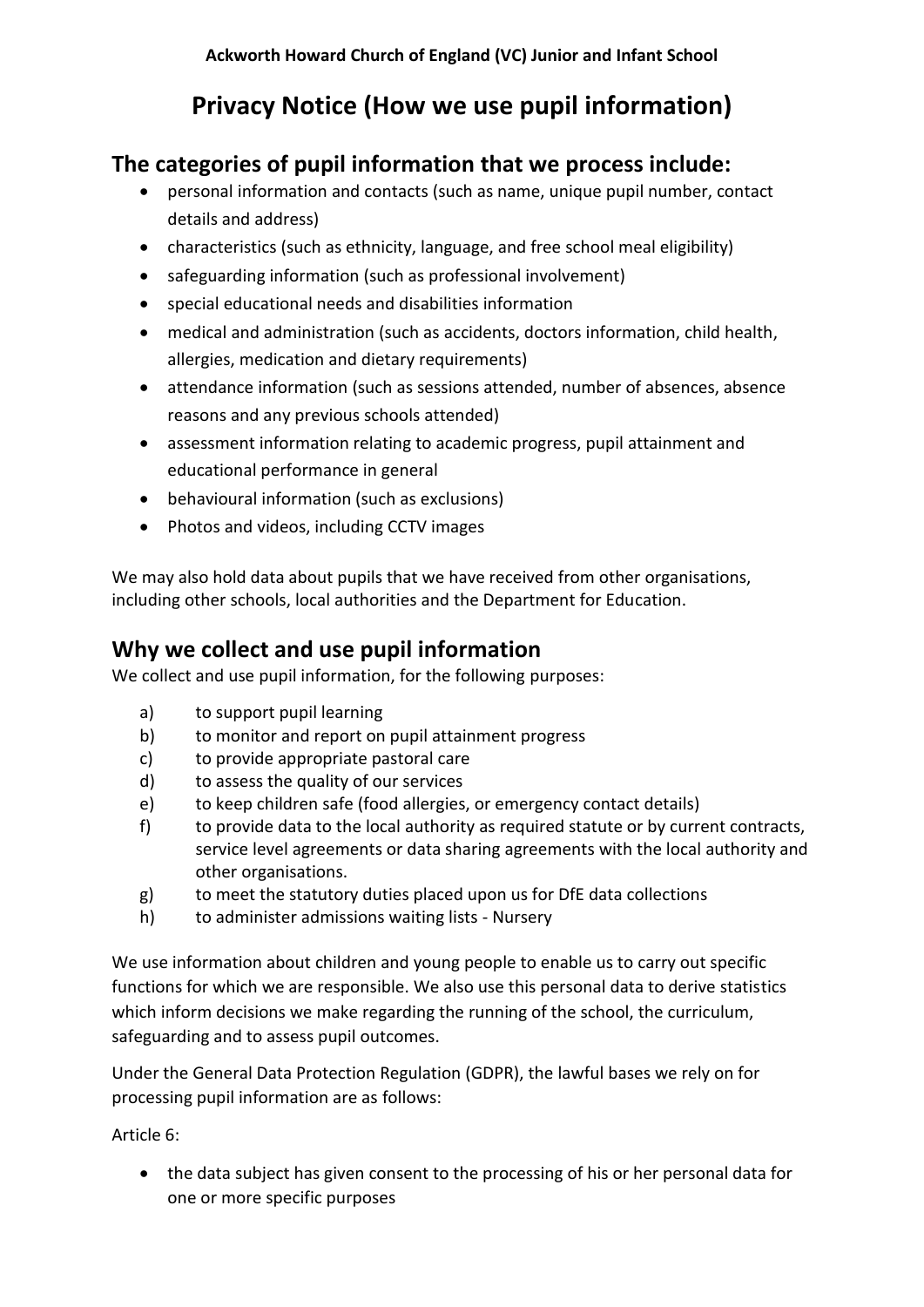#### **Ackworth Howard Church of England (VC) Junior and Infant School**

- processing is necessary for the performance of a contract to which the data subject is partly or in order to take the next steps at the request of the data subject prior to entering into a contract
- processing is necessary for compliance with a legal obligation to which the controller is subject
- processing is necessary in order to protect the vital interests of the data subject or of another natural person
- processing is necessary for the purposes of the legitimate interests pursued by the controller or by a third party, except where such interests are overridden by the interests or fundamental rights and freedoms of the data subject which require protection of personal data, in particular where the data subject is a child.

Article 9:

 processing is necessary to protect the vital interests of the data subject or of another natural person where the data subject is physically or legally incapable of giving consent

#### **How we collect pupil information**

Pupil data is essential for the schools' operational use. Whilst the majority of pupil information you provide to us is mandatory, some of it is requested on a voluntary basis. In order to comply with the data protection legislation, we will inform you at the point of collection, whether you are required to provide certain pupil information to us or if you have a choice in this.

#### **How we store pupil data**

We keep personal information about pupils while they are attending our school. We may also keep it beyond their attendance at our school if this is necessary in order to comply with our legal obligations.

We hold pupil data securely for the set amount of time shown in our data retention schedule. For more information on our data retention schedule and how we keep your data safe, please visit our website.

# **Who we share pupil information with**

We routinely share pupil information with:

- schools that the pupils attend after leaving us
- our local authority
- the Department for Education (DfE)
- pupils families and representatives
- educators and examining bodies
- Ofsted
- $\bullet$  suppliers and service providers to enable them to provide the service we have contracted them for
- financial organisations
- central and local government
- auditors
- survey and research organisations
- health authorities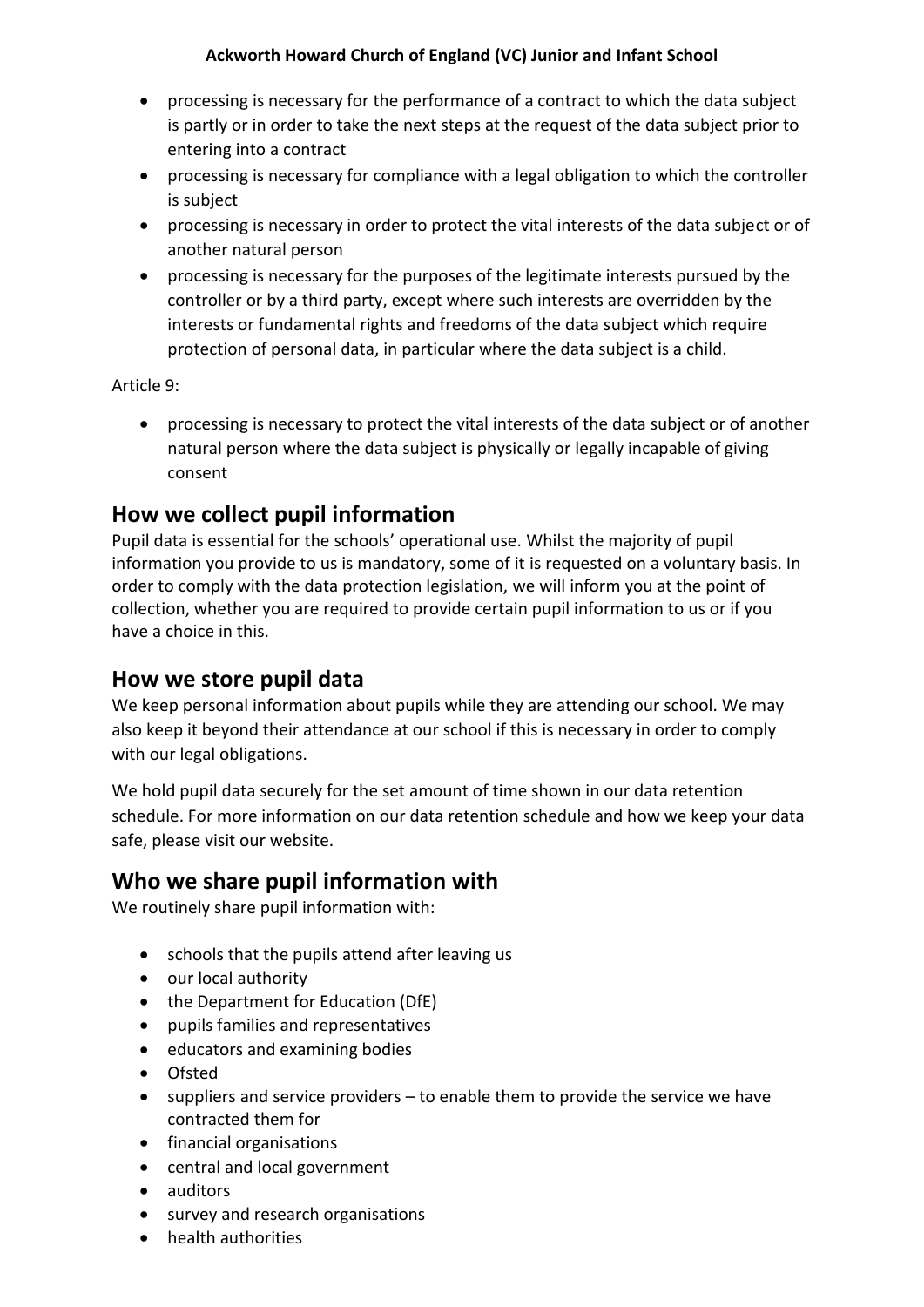- security organisations
- health and social welfare organisations
- professional advisors and consultants
- charities and voluntary organisations
- police forces, courts, tribunals
- professional bodies
- Diocese

# **Why we regularly share pupil information**

We do not share information about our pupils with anyone without consent unless the law and our policies allow us to do so.

#### **Marketing**

We may send you information from external agencies, for example after school club providers etc. We will only send this information if we feel that the information is relevant and may be of interest to you.

# **Department for Education**

The Department for Education (DfE) collects personal data from educational settings and local authorities via various statutory data collections. We are required to share information about our pupils with the Department for Education (DfE) either directly or via our local authority for the purpose of those data collections, under: section 3 of The Education (Information About Individual Pupils) (England) Regulations 2013.

All data is transferred securely and held by DfE under a combination of software and hardware controls, which meet the current [government security policy framework.](https://www.gov.uk/government/publications/security-policy-framework)

For more information, please see 'How Government uses your data' section.

# **Requesting access to your personal data**

Under data protection legislation, parents and pupils have the right to request access to information about them that we hold. To make a request for your personal information, or be given access to your child's educational record, contact Mr. M Walker, Headteacher, admin@howard.wakefield.sch.uk

You also have the right to:

- object to processing of personal data that is likely to cause, or is causing, damage or distress
- prevent processing for the purpose of direct marketing
- object to decisions being taken by automated means
- in certain circumstances, have inaccurate personal data rectified, blocked, erased or destroyed; and
- a right to seek redress, either through the ICO, or through the courts

If you have a concern or complaint about the way we are collecting or using your personal data, you should raise your concern with us in the first instance or directly to the Information Commissioner's Office at <https://ico.org.uk/concerns/>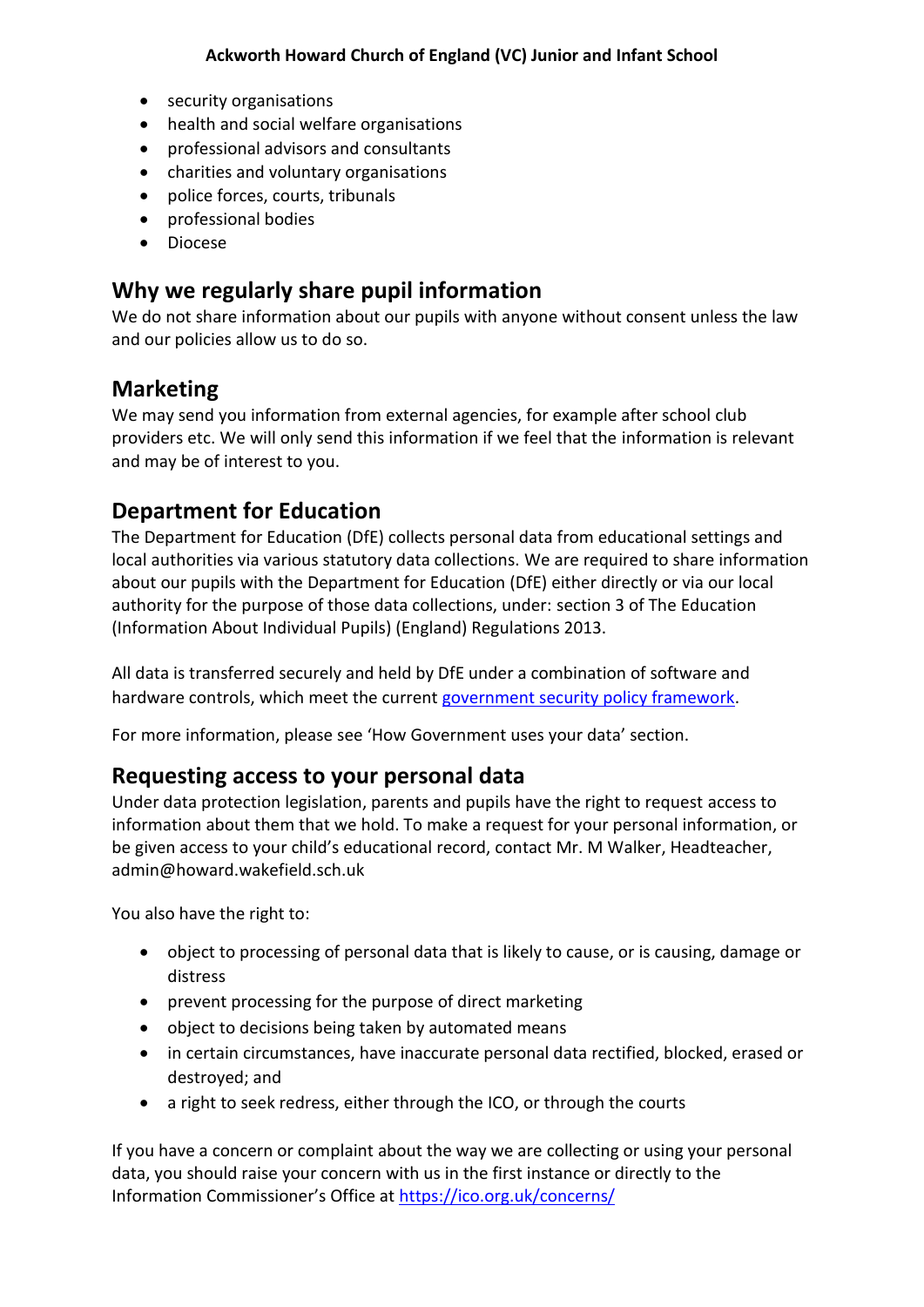# **Contact**

If you would like to discuss anything in this privacy notice, please contact: Mr. M Walker, Headteacher, admin@howard.wakefield.sch.uk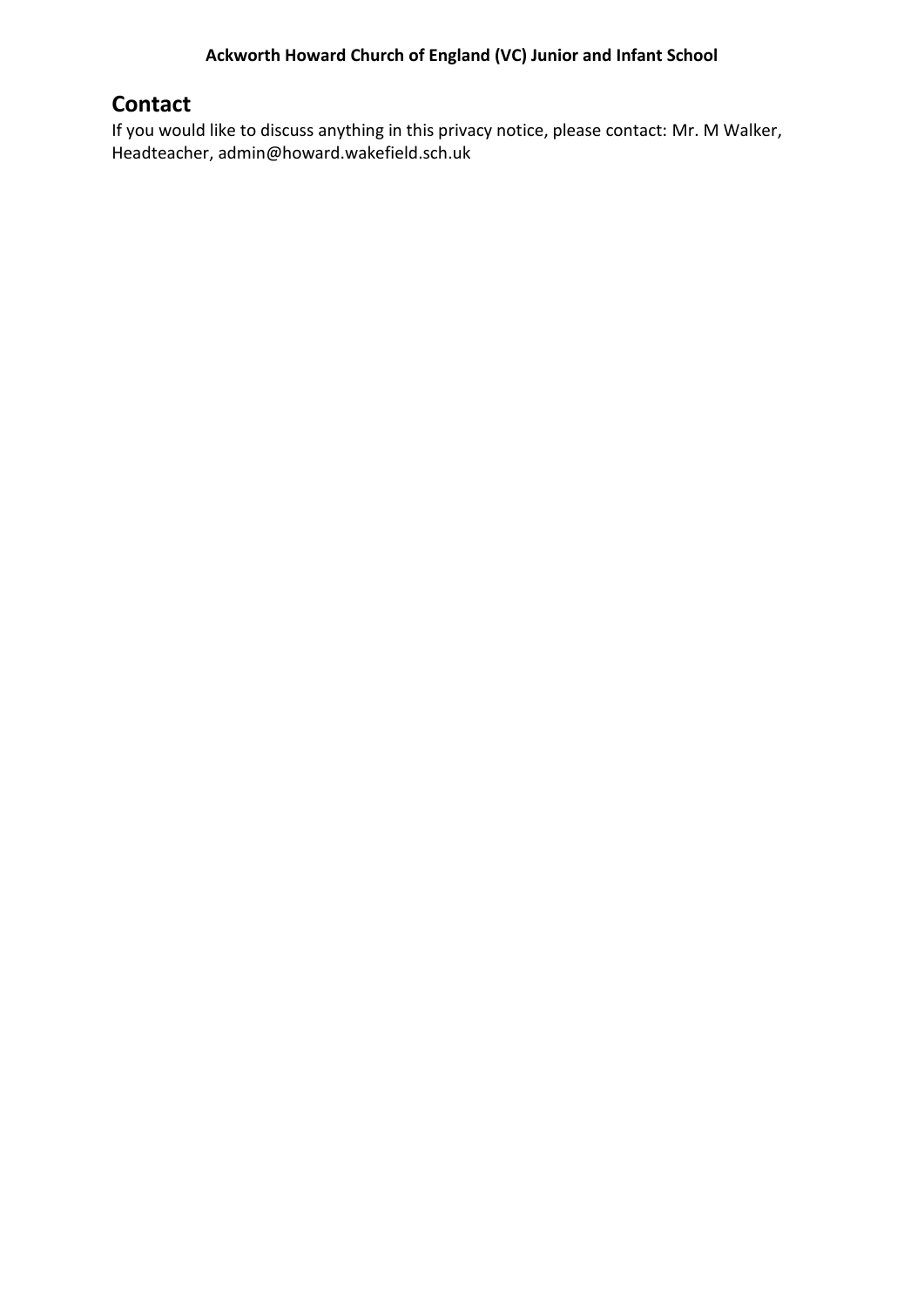# **How Government uses your data**

The pupil data that we lawfully share with the DfE through data collections:

- underpins school funding, which is calculated based upon the numbers of children and their characteristics in each school.
- informs 'short term' education policy monitoring and school accountability and intervention (for example, school GCSE results or Pupil Progress measures).
- supports 'longer term' research and monitoring of educational policy (for example how certain subject choices go on to affect education or earnings beyond school)

#### **Data collection requirements**

To find out more about the data collection requirements placed on us by the Department for Education (for example; via the school census) go to

<https://www.gov.uk/education/data-collection-and-censuses-for-schools>

# **The National Pupil Database (NPD)**

Much of the data about pupils in England goes on to be held in the National Pupil Database (NPD).

The NPD is owned and managed by the Department for Education and contains information about pupils in schools in England. It provides invaluable evidence on educational performance to inform independent research, as well as studies commissioned by the Department.

It is held in electronic format for statistical purposes. This information is securely collected from a range of sources including schools, local authorities and awarding bodies.

To find out more about the NPD, go to

[https://www.gov.uk/government/publications/national-pupil-database-user-guide-and](https://www.gov.uk/government/publications/national-pupil-database-user-guide-and-supporting-information)[supporting-information](https://www.gov.uk/government/publications/national-pupil-database-user-guide-and-supporting-information)

# **Sharing by the Department**

The law allows the Department to share pupils' personal data with certain third parties, including:

- schools
- local authorities
- researchers
- organisations connected with promoting the education or wellbeing of children in England
- other government departments and agencies
- organisations fighting or identifying crime

For more information about the Department's NPD data sharing process, please visit: <https://www.gov.uk/data-protection-how-we-collect-and-share-research-data>

Organisations fighting or identifying crime may use their legal powers to contact DfE to request access to individual level information relevant to detecting that crime. Whilst numbers fluctuate slightly over time, DfE typically supplies data on around 600 pupils per year to the Home Office and roughly 1 per year to the Police.

For information about which organisations the Department has provided pupil information, (and for which project) or to access a monthly breakdown of data share volumes with Home